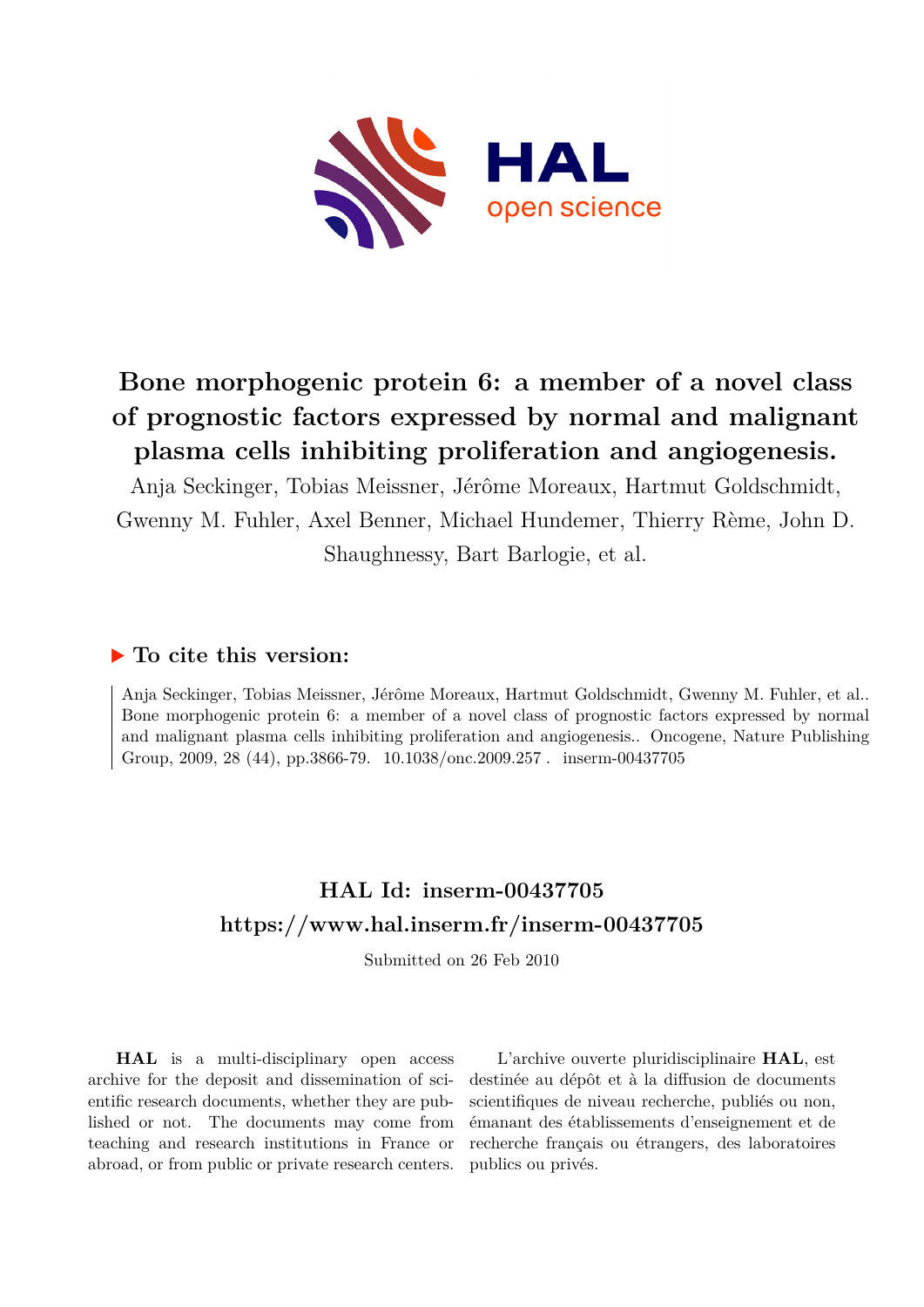## **Supplemental Material**

**Supplementary Text S1. Statistical analysis.** Gene expression data were gcrma-normalized (Wu et al. 2004). To assess presence and absence of gene expression independently of Affymetrix-mismatch-probesets, the "Presence-Absence calls with Negative Probe sets (PANP)" algorithm (Warren et al. 2007) was used. Differential gene expression was assessed using empirical Bayes statistics in linear models for microarray data (Smyth 2004). *P*-values were adjusted for multiple testing controlling the false-discovery-rate as defined by Benjamini and Hochberg (Benjamini and Hochberg 1995). Expression profiles of 434 samples (233 MMCs, 14 BMPCs, 12 PPCs, 12 MGUS, 40 HMCLs (the same 20 HMCLs on different microarrays in Heidelberg/Montpellier-group 1 (HM1) and 2 (HM2)), 13 MBCs, 64 WBM, 19 MSCs, 5  $CD3^+$ , 5 CD14<sup>+</sup>, 5 CD15<sup>+</sup>, 5 CD34<sup>+</sup> and 7 OCs) divided in Heidelberg/Montpellier-group 1 (HM1; n=113, MM n=65) and HM2 (n=257, MM n=168) were analyzed. Event-free and overall survival (Goldschmidt et al. 2003) were investigated for the 168 patients (48 HM1, 120 HM2) undergoing high-dose chemotherapy and autologous stem cell transplantation using Cox's proportional hazard model. First, BMP6-expression was taken as a continuous variable. Secondly, BMP6 expression was tested in a Cox-model together with either B2M or ISS. Next, two groups of patients with high (BMP6<sup>high</sup>, greater or equal the median) and low (BMP6<sup>low</sup>, below the median) BMP6-expression were delineated. Findings were validated using the same strategy on the independent group of 345 patients from the Little Rock-group. qRT-PCR data were analyzed in analogy to previously published protocols (Mahtouk et al. 2005).

For myeloma cells, association of chromosomal aberrations and clinical parameters with gene expression was assessed using two-sample t-statistic. Differences in clinical parameters between defined groups were investigated by analysis-of-variance. Correlation was measured using the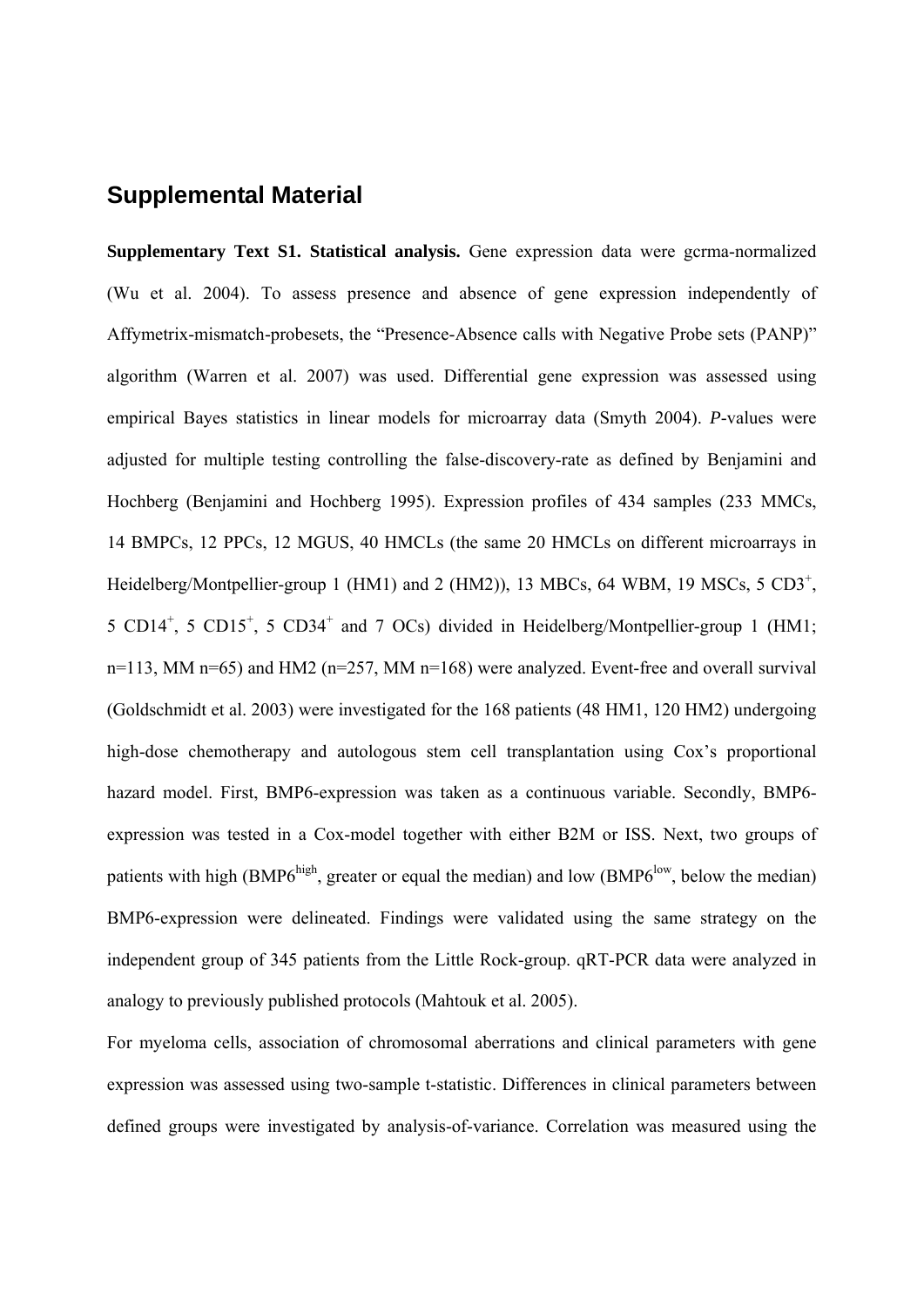Spearman and Pearson correlation coefficient. Correlation with categorical variables was measured using the Kendall's tau coefficient.

An effect was considered as statistically significant if the *P-*value of its corresponding statistical test was not greater than 5 %. Statistical computations were performed using R (R Development Core Team 2008) version 2.5.1 and Bioconductor (Gentleman et al. 2004), version 2.0.

**Supplementary Text S2. Calculation of the gene expression based proliferation index.** The gene expression based proliferation index is calculated as follows. In brief, genes are selected based on genes over-expressed in proliferating cells (malignant: human myeloma cell lines (HMCLs), benign: polyclonal plasmablastic cells (PPCs)) compared to non-proliferating cells (normal bone marrow plasma cells (BMPCs) and memory B-cells (MBCs)). Here, four comparisons between the groups are made (i) HMCL vs. MBC, (ii) HMCL vs. BMPC, (iii) PPC vs. BMPC and (iv) PPC vs. MBC) by a one-sided t-test, with the alternative hypothesis being that expression values of HMCLs and PPCs values are greater compared to BMPCs and MBCs in each comparison. *P*-values are permutation-adjusted regarding a family wise error rate with an α-level of 0.025. To adjust for comparing each group twice, the α-level is halved to 0.0125. Only genes being statistically significant in each of the 4 comparisons are retained for the index. To select biologically (in terms of proliferation) relevant genes, only genes matching with the geneontology term "cell proliferation" or "cell cycle" were retained. Thus, 50 genes (57 probesets) represent the final index. For genes with more than one probeset per gene, the one with the highest variance within the training group is selected. The index is calculated as follows: As proliferation-genes determined as stated above are over-expressed by definition, the individual gene expression based proliferation index for each sample is calculated as the sum of expression values of each of the 50 genes in an individual sample. For genes not expressed as judged by PANP, the expression level of the respective gene is defined as 0.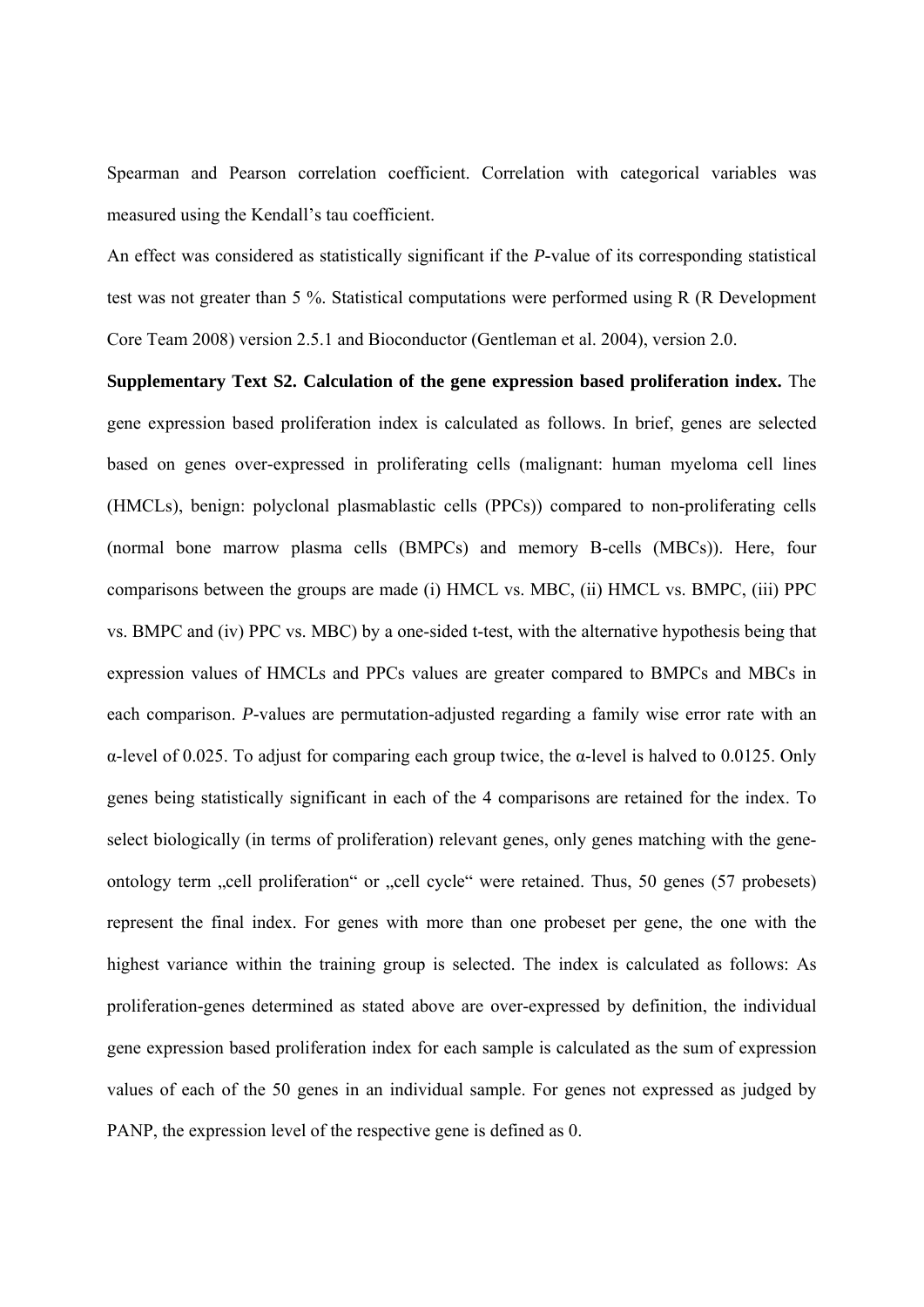#### **Reference List**

Benjamini Y and Hochberg Y. (1995). *Journal of the Royal Statistical Society Series B,* 57, 289-300.

Gentleman RC, Carey VJ, Bates DM, Bolstad B, Dettling M, Dudoit S, Ellis B, Gautier L, Ge Y, Gentry J, Hornik K, Hothorn T, Huber W, Iacus S, Irizarry R, Leisch F, Li C, Maechler M, Rossini AJ, Sawitzki G, Smith C, Smyth G, Tierney L, Yang JY and Zhang J. (2004). *Genome Biol,* 5, R80.

Goldschmidt H, Sonneveld P, Cremer FW, van der HB, Westveer P, Breitkreutz I, Benner A, Glasmacher A, Schmidt-Wolf IG, Martin H, Hoelzer D, Ho AD and Lokhorst HM. (2003). *Ann Hematol,* 82, 654-659.

Mahtouk K, Hose D, Reme T, De Vos J, Jourdan M, Moreaux J, Fiol G, Raab M, Jourdan E, Grau V, Moos M, Goldschmidt H, Baudard M, Rossi JF, Cremer FW and Klein B. (2005). *Oncogene,* 24, 3512-3524.

R Development Core Team. (2008). *R: A Language and Environment for Statistical Computing.* R Foundation for Statistical Computing: Vienna, Austria.

Smyth GK. (2004). *Stat Appl Genet Mol Biol,* 3, Article3.

Warren, P., Taylor, D., Martini, P. G. V., JAckson, J., and Bienkowska, J. PANP - a New Method of Gene Detection on Oligonucleotide Expression Arrays. Bioinformatics and Bioengineering, 2007.BIBE 2007.Proceedings of the 7th IEEE International Conference on 14-17 Oct.2007 , 108-115. 2007.

Wu Z, Irizarry RA, Gentleman RC, Martinez-Murillo F and Spencer F. (2004). *Journal of the American Statistical Association,* 99, 909-917.